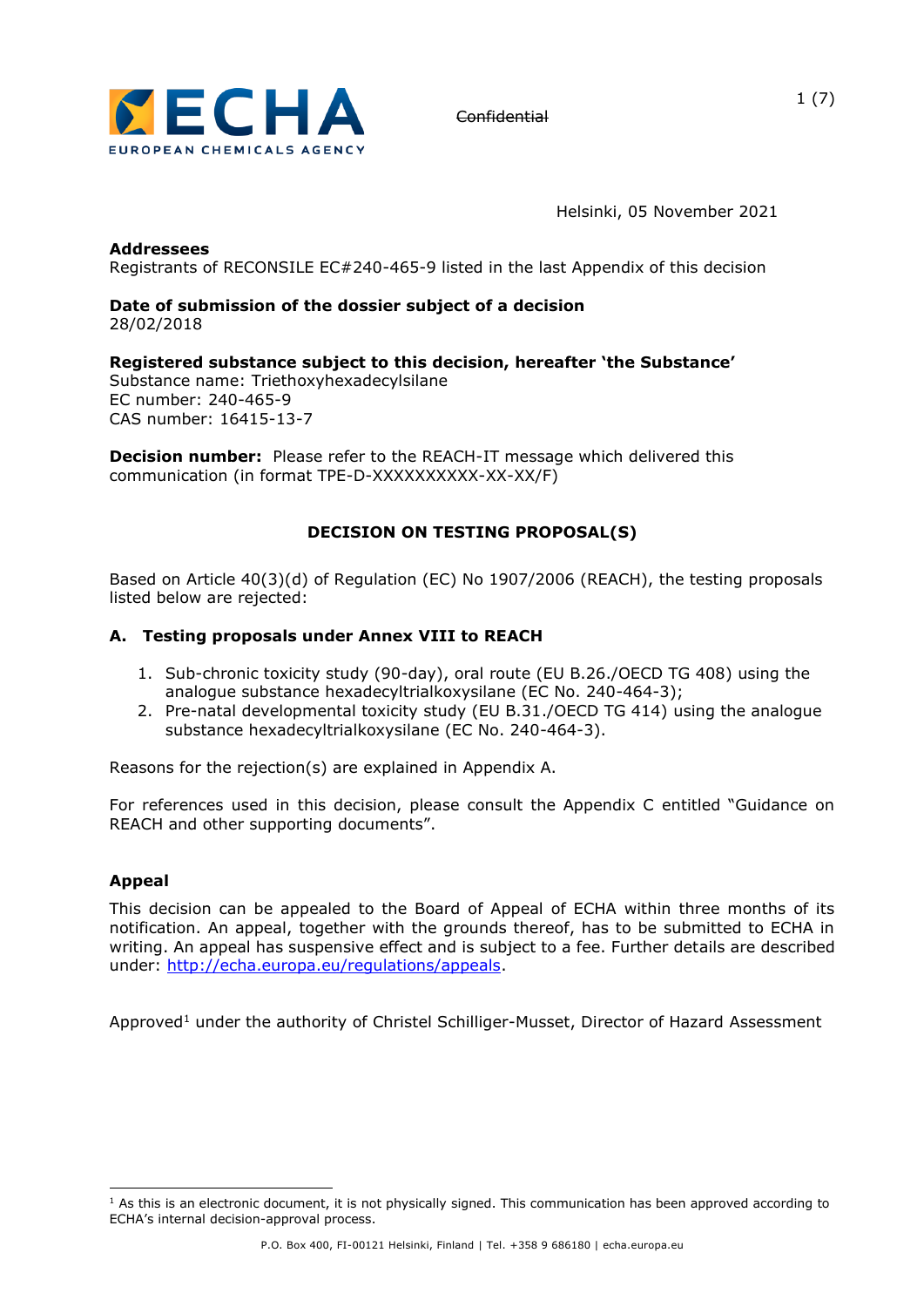

# **Appendix A: Reasons to request information required under Annex VIII of REACH**

This decision is based on the examination of the testing proposals you submitted.

# **1. Sub-chronic toxicity study (90-days)**

You have submitted a testing proposal for a sub-chronic toxicity (90-day) study according to OECD TG 408 with the analogue substance hexadecyltrialkoxysilane (EC No. 240-464-3). with the following justification:

*"No data in order to evaluate repeated dose toxicity of the registered substance are available. A testing proposal for a 90-day study according to OECD TG 408 is submitted for the structural analogue substance hexadecyl(trimethoxy)silane <…>. As soon these data is available they will be included in the dossier. In the meantime a qualitative risk assessment will be performed."*

A sub-chronic toxicity study (90 days) is an information requirement under Annex VIII to REACH (Section 8.6.1., Column 2) if: the duration of human exposure indicates a longer term study appropriate, such as in case of uses leading to significant long-term exposure of consumers and professionals; and one of the following conditions are met:

- (1) other available data indicate that the substance may have a dangerous property that cannot be detected in a short-term toxicity study; or
- (2) appropriately designed toxicokinetic studies reveal that the substance (or its metabolites) accumulates in certain tissues or organs which would possibly remain undetected in a short-term toxicity study but which are liable to result in adverse effects after prolonged exposure.

You provided your considerations and you applied read-across to fulfil the respective information requirement, and no other alternative methods were available. ECHA has taken these considerations into account

ECHA notes that the use of the Substance (EC 240-465-9) reported in the dossier (coupling agent (filler activator) during processing (into articles) of tyres) does not lead to significant long-term exposure of consumers and professionals. Furthermore, there is no data on the Substance which indicates that potential adverse effects cannot be detected in a short-term toxicity study. Moreover, there are no toxcokinetic studies on the Substance. On this basis, the criteria for conducting a Sub-chronic toxicity study are not met.

ECHA concludes that at this stage there is no information gap at Annex VIII for a sub-chronic toxicity (90 days).

Therefore, under Article 40(3)(d) of REACH, the proposed test is rejected.

In the testing proposal examination, ECHA has only assessed the need for the test. This assessment resulted in the rejection of the testing proposal. Therefore, no assessment of the adequacy of the proposed test material nor of the adequacy of the proposed test in relation to the information requirements at this tonnage band were performed.

### **2. Pre-natal developmental toxicity study**

You have submitted a testing proposal for a pre-natal developmental toxicity (PNDT) study according to OECD TG 414 with the analogue Substance with the following justification: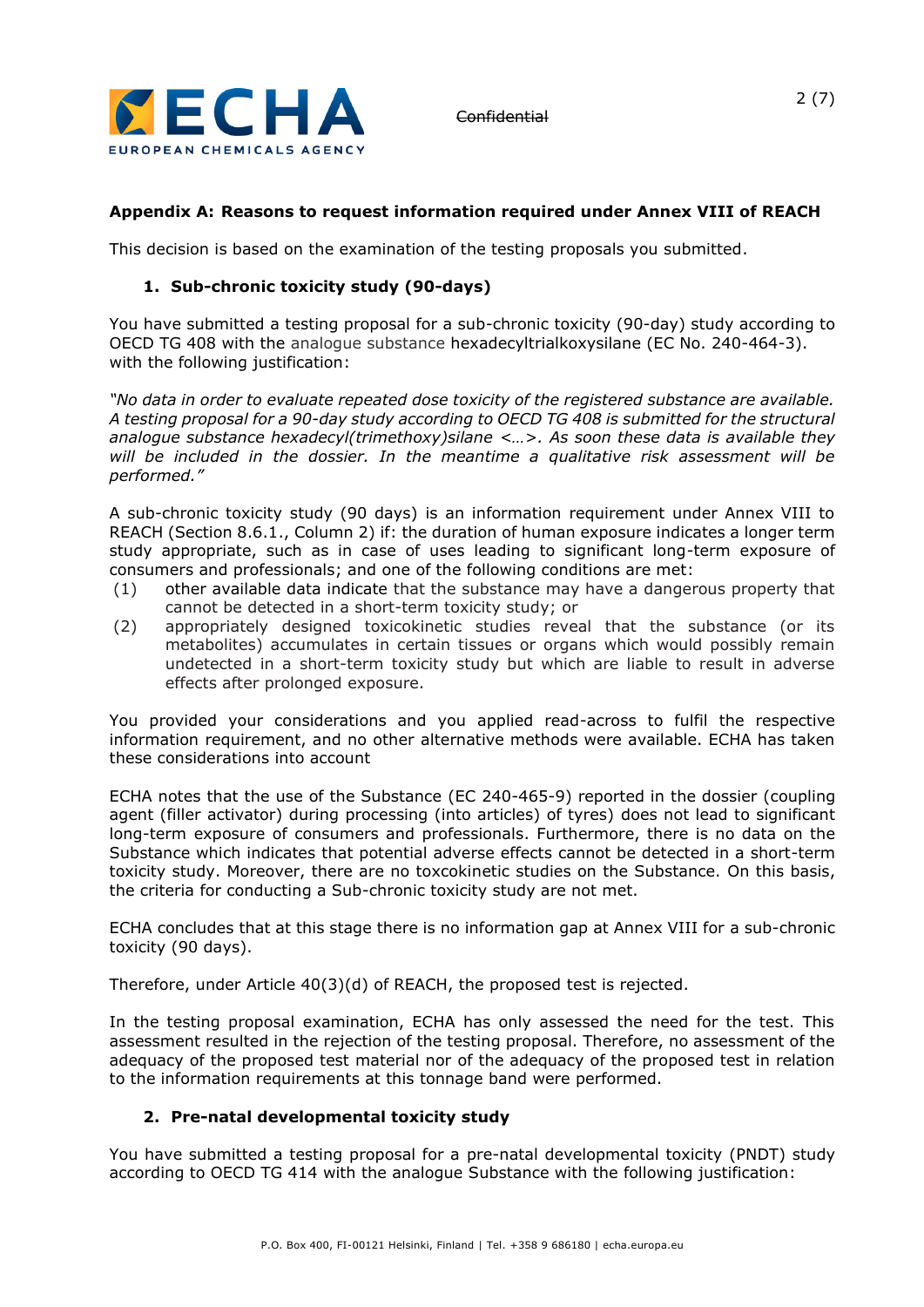

"*No data in order to evaluate developmental toxicity are available. A testing proposal for a developmental toxicity study according to OECD TG 414 is submitted for the structural analogue substance hexadecyl(trimethoxy)silane <…>. As soon these data is available they will be included in the dossier*."

A pre-natal developmental toxicity (PNDT) study may be proposed in case of serious concerns about the potential for adverse effects on development under Annex VIII to REACH (Section 8.7.1., column 2).

You provided your considerations and you applied read-across to fulfil the respective information requirement, and no other alternative methods were available. ECHA has taken these considerations into account

ECHA notes that you have not provided any justification as to why a PNDT study is needed at this tonnage band. Furthermore, the data in your dossier does not indicate adverse effects on development. Therefore, there is no need for a PNDT study.

ECHA concludes that at this stage there is no information gap at Annex VIII for a PNDT study.

Therefore, under Article 40(3)(d) of REACH, the proposed test is rejected.

In the testing proposal examination, ECHA has only assessed the need for the test. This assessment resulted in the rejection of the testing proposal. Therefore, no assessment of the adequacy of the proposed test material nor of the adequacy of the proposed test in relation to the information requirements at this tonnage band were performed.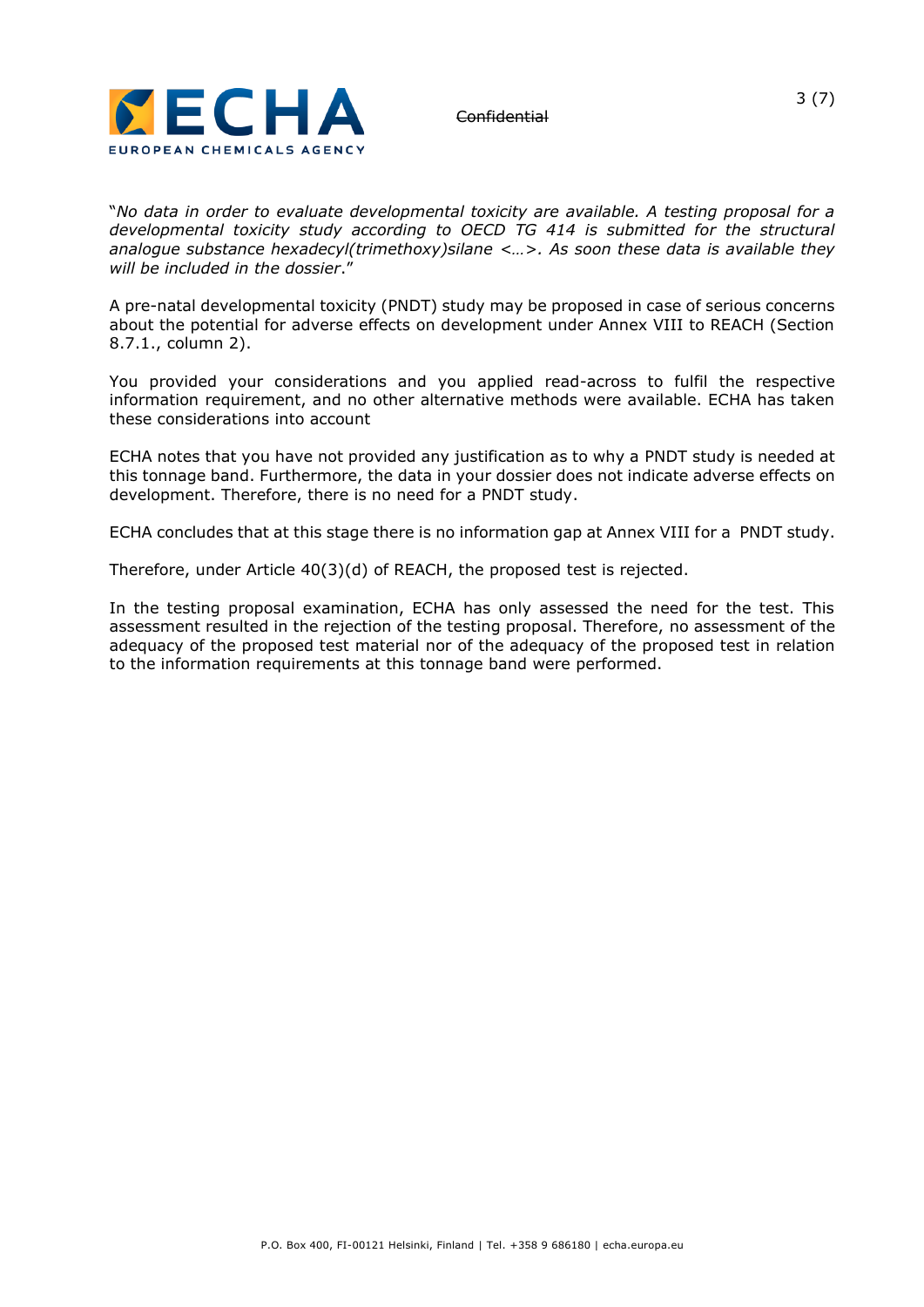

### **Appendix B: Procedure**

ECHA started the testing proposal evaluation in accordance with Article 40(1) on 2 March 2020.

ECHA held a third party consultation for the testing proposals from 7 July 2020 until 21 August 2020. ECHA did not receive information from third parties.

ECHA followed the procedure detailed in Articles 50 and 51 of REACH.

ECHA notified you of the draft decision and invited you to provide comments.

ECHA did not receive any comments within the commenting period.

ECHA notified the draft decision to the competent authorities of the Member States for proposals for amendment.

As no amendments were proposed, ECHA adopted the decision under Article 51(3) of REACH.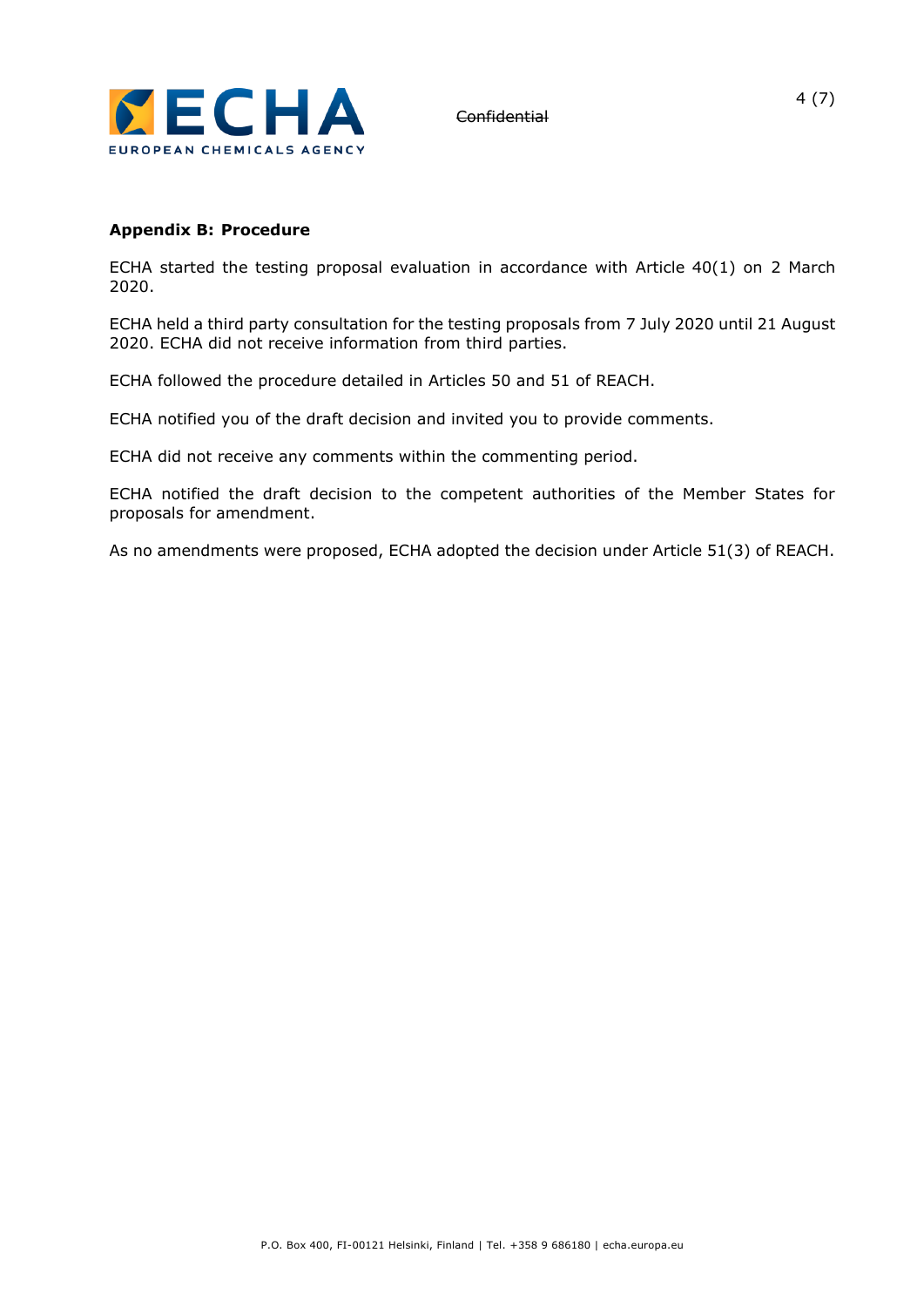

# **Appendix C: List of references - ECHA Guidance<sup>2</sup> and other supporting documents**

### Evaluation of available information

Guidance on information requirements and chemical safety assessment, Chapter R.4 (version 1.1., December 2011), referred to as ECHA Guidance R.4 where relevant.

### QSARs, read-across and grouping

Guidance on information requirements and chemical safety assessment, Chapter R.6 (version 1.0, May 2008), referred to as ECHA Guidance R.6 where relevant.

Read-across assessment framework (RAAF, March 2017)<sup>3</sup>

RAAF - considerations on multi-constituent substances and UVCBs (RAAF UVCB, March 2017)<sup>4</sup>

### Physical-chemical properties

Guidance on information requirements and chemical safety assessment, Chapter R.7a (version 6.0, July 2017), referred to as ECHA Guidance R.7a in this decision.

### Toxicology

Guidance on information requirements and chemical safety assessment, Chapter R.7a (version 6.0, July 2017), referred to as ECHA Guidance R.7a in this decision.

Guidance on information requirements and chemical safety assessment, Chapter R.7c (version 3.0, June 2017), referred to as ECHA Guidance R.7c in this decision.

### Environmental toxicology and fate

Guidance on information requirements and chemical safety assessment, Chapter R.7a (version 6.0, July 2017), referred to as ECHA Guidance R.7a in this decision.

Guidance on information requirements and chemical safety assessment, Chapter R.7b (version 4.0, June 2017), referred to as ECHA Guidance R.7b in this decision.

Guidance on information requirements and chemical safety assessment, Chapter R.7c (version 3.0, June 2017), referred to as ECHA Guidance R.7c in this decision.

### PBT assessment

Guidance on information requirements and chemical safety assessment, Chapter R.11 (version 3.0, June 2017), referred to as ECHA Guidance R.11 in this decision.

Guidance on information requirements and chemical safety assessment, Chapter R.16 (version 3.0, February 2016), referred to as ECHA Guidance R.16 in this decision.

### Data sharing

Guidance on data-sharing (version 3.1, January 2017), referred to as ECHA Guidance on data sharing in this decision.

<sup>2</sup> [https://echa.europa.eu/guidance-documents/guidance-on-information-requirements-and-chemical-safety](https://echa.europa.eu/guidance-documents/guidance-on-information-requirements-and-chemical-safety-assessment)[assessment](https://echa.europa.eu/guidance-documents/guidance-on-information-requirements-and-chemical-safety-assessment)

<sup>3</sup> [https://echa.europa.eu/support/registration/how-to-avoid-unnecessary-testing-on-animals/grouping-of](https://echa.europa.eu/support/registration/how-to-avoid-unnecessary-testing-on-animals/grouping-of-substances-and-read-across)[substances-and-read-across](https://echa.europa.eu/support/registration/how-to-avoid-unnecessary-testing-on-animals/grouping-of-substances-and-read-across)

<sup>4</sup> [https://echa.europa.eu/documents/10162/13630/raaf\\_uvcb\\_report\\_en.pdf/3f79684d-07a5-e439-16c3](https://echa.europa.eu/documents/10162/13630/raaf_uvcb_report_en.pdf/3f79684d-07a5-e439-16c3-d2c8da96a316) [d2c8da96a316](https://echa.europa.eu/documents/10162/13630/raaf_uvcb_report_en.pdf/3f79684d-07a5-e439-16c3-d2c8da96a316)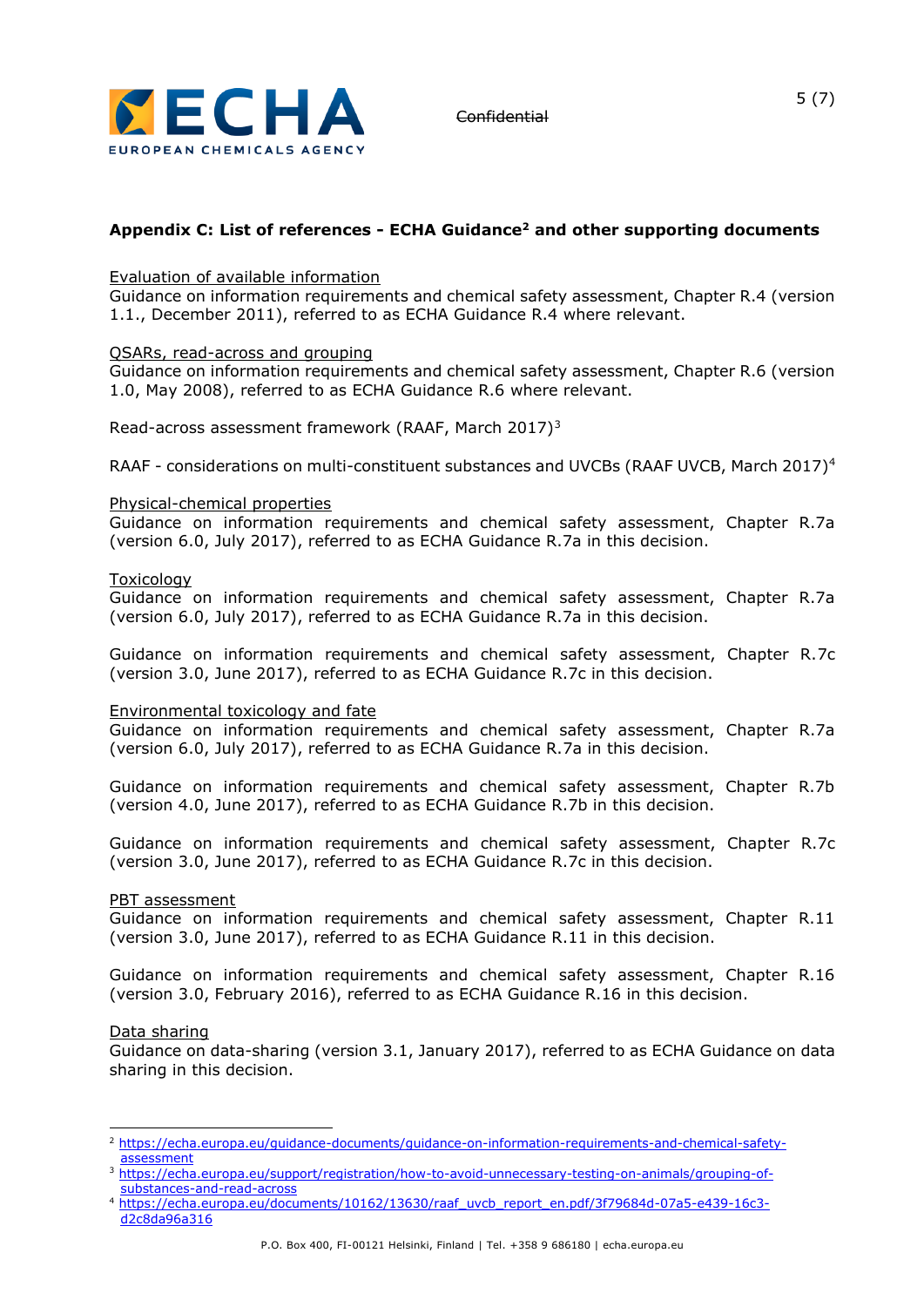

OECD Guidance documents<sup>5</sup>

Guidance Document on aqueous–phase aquatic toxicity testing of difficult test chemicals – No 23, referred to as OECD GD 23.

Guidance document on transformation/dissolution of metals and metal compounds in aqueous media – No 29, referred to as OECD GD 29.

Guidance Document on Standardised Test Guidelines for Evaluating Chemicals for Endocrine Disruption – No 150, referred to as OECD GD 150.

Guidance Document supporting OECD test guideline 443 on the extended one-generation reproductive toxicity test – No 151, referred to as OECD GD 151.

<sup>5</sup> <http://www.oecd.org/chemicalsafety/testing/series-testing-assessment-publications-number.htm>